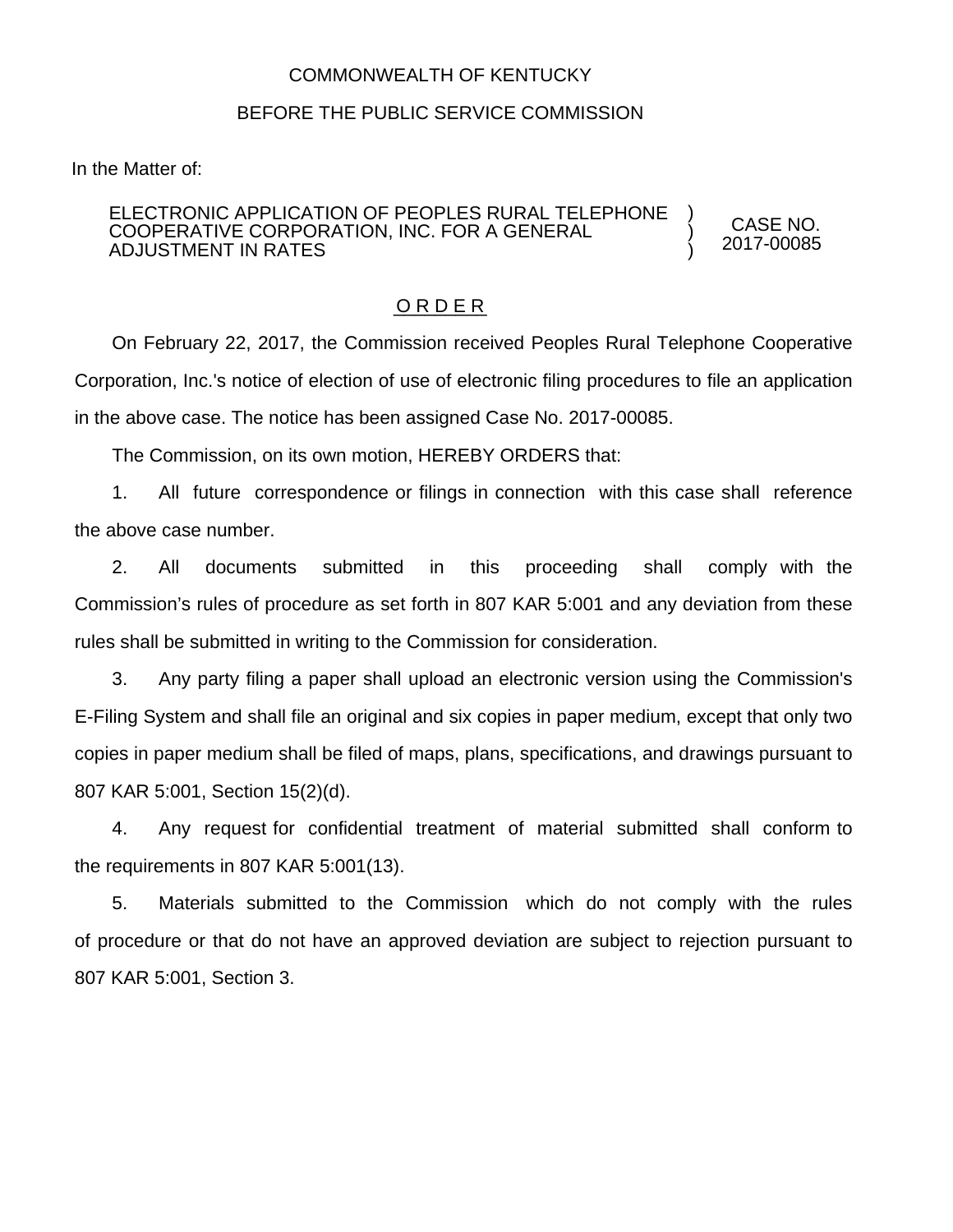By the Commission



ATTEST:

alina R. Mathews

Executive Director

Case No. 2017-00085